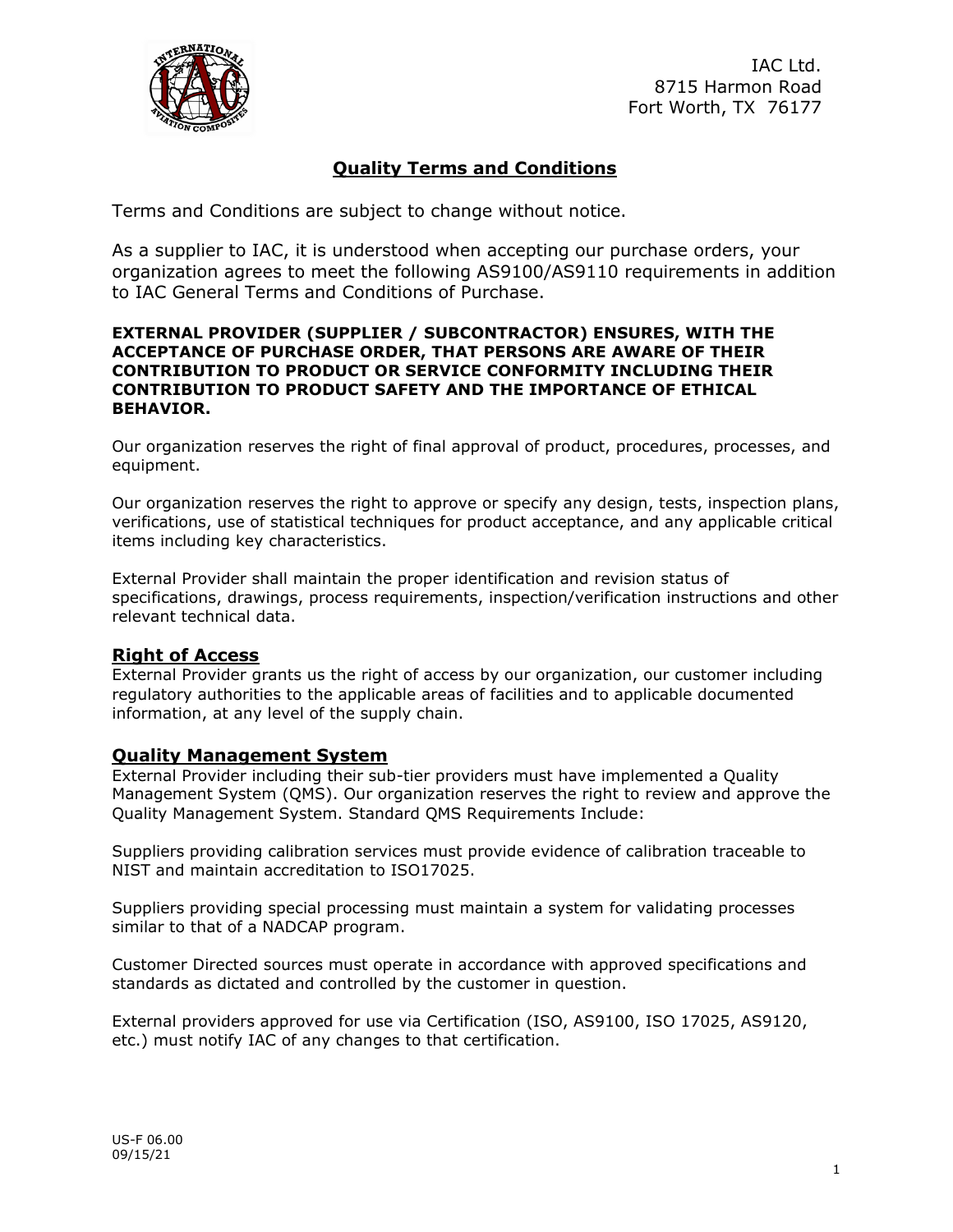

IAC Ltd. 8715 Harmon Road Fort Worth, TX 76177

# **Record Retention**

External Provider shall retain all Records including disposition requirements associated with the Purchase Order as required by contract for a minimum period of **10 years**.

### **Non-conforming Material**

External Provider will notify us of any non-conformity found in the purchased product within 24 hours of discovery of such non-conformity, regardless of whether it be prior, during, or after receipt of the product. We do not grant disposition authority for non-conforming product. No known non-conforming product shall be shipped to us without our written authorization.

### **Changes**

External Provider shall notify IAC and obtain our approval of changes to processes, products, or services, including changes of their external providers or location of repair/ manufacture.

#### **Certifications**

When it is indicated that the Purchase Order can affect end item quality ("Certifications Required with shipment" or "No Certs Required"), certifications must accompany product delivery. We reserve the right to refuse delivery of any shipment without applicable certifications. Delivery will not be complete until appropriate certifications and relevant documents are received.

External Provider shall ensure that all products are inspected and validated using acceptable monitoring and measuring equipment prior to shipment. External Provider shall ensure that all tools used for final acceptance are calibrated to NIST standards and equipment calibrations are current.

For services providing Calibration, all activities must be traceable to NIST and certificates provided indicate those standards. Notification must be made if items are determined damaged or unable to calibrate as soon as possible for potential impact review.

### **Flow Down**

Flow down to the supply chain the applicable requirements including all PO requirements to the supplier's Suppliers of any approved outsourced products or services id required.

#### **Supplier Performance Monitoring**

We monitor performance in regard to Quality and Delivery of all external providers and take appropriate action when performance levels fall below desired levels. These actions can include re-evaluation, submission of a Corrective Action Request to the External Provider (CAR), and potential removal from approval for use status. Timely delivery of products/services that meet requirements and prompt attention to any CAR submitted is required and appreciated.

#### **Corrective Actions**

Corrective Actions flowed to the External Provider shall be completed and returned in a timely manner. External Provider is required to flow down corrective action requirements to sub-tier providers when it is determined that the sub-tier provider is responsible for the non-conformity.